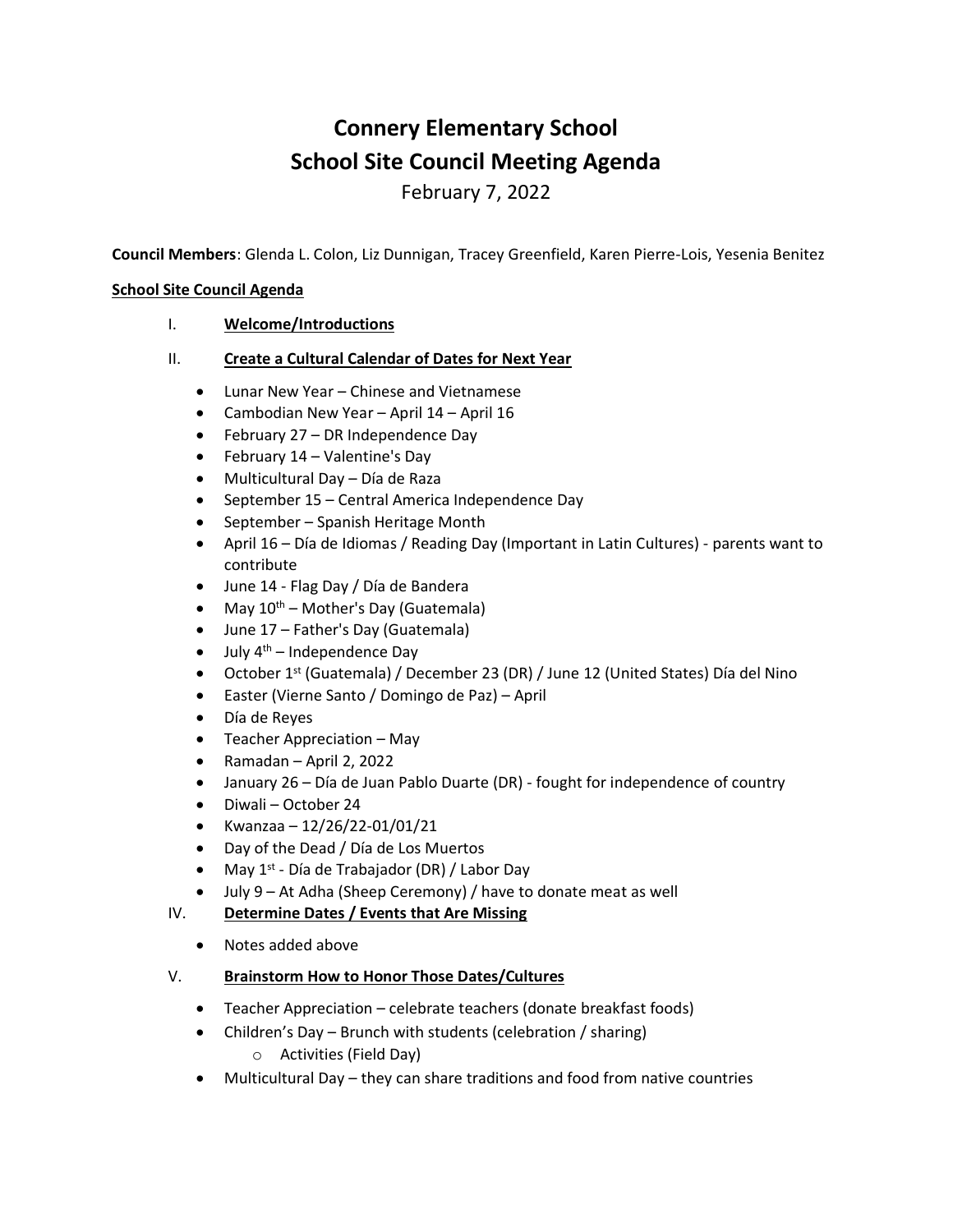- Independence Day carnival (get dressed up in traditional wear and celebrate in the streets) / music / traditional dances
	- o Traditional Dance Club (Is this available in Lynn?)
- Juan Pablo Duarte share information about his life / learn about him / sing songs
- Ramadan Explain and share the tradition / Fast for 30 sunsets to sunrise / sometimes allow students 7 and up to fast
	- o Accommodation for fasting (so they do not have to go to the cafeteria)
	- o End of Ramadan (students typically don't attend school)
- Cambodian New Year traditional foods, some families go to temple (Buddhist)

#### **Attendance/Sign-In Sheet:**

| Mrs. Tracey Greenfield, Teacher             |              |
|---------------------------------------------|--------------|
| Mrs. Elizabeth Dunnigan                     | $\mathbf{X}$ |
| Ms. Glenda L. Colon                         | $\mathbf{X}$ |
| Karen Pierre-Lois, Clerk                    |              |
| <b>Yesenia Benit, Communication Liaison</b> |              |

#### **Additional Present Members:**

Eliria Chavez

Martin

Usuario De Zoom

Delmy

Marleny Sola

Francis

Karla

Brianaly

Silvia de Leon

Lina

Britel's Mom

Jessica

Lydia Naw

Isabela

Eddie

Odily Galicia , Angel's mother

Genesis Barrios